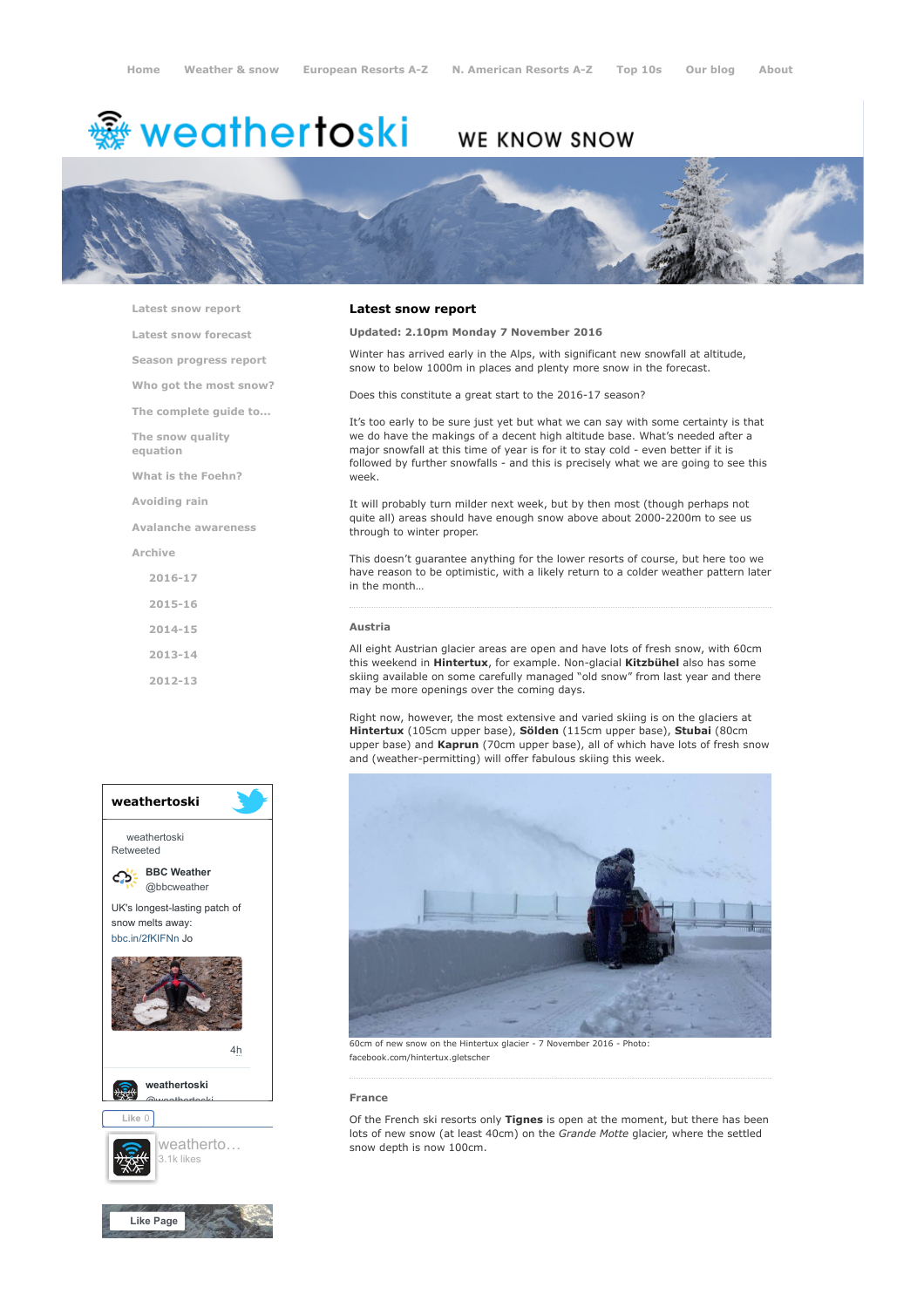Follow me on: **Luitt** 

Tweet this page

[Tweet](https://twitter.com/intent/tweet?original_referer=https%3A%2F%2Fwww.weathertoski.co.uk%2Fweather-snow%2Farchive%2Fsnow-report-07-11-2016%2F&ref_src=twsrc%5Etfw&text=Weather%20to%20ski%20-%20Snow%20report%20-%207%20November%202016&tw_p=tweetbutton&url=https%3A%2F%2Fwww.weathertoski.co.uk%2Fweather-snow%2Farchive%2Fsnow-report-07-11-2016%2F)







#### Contact us...

Got a burning question about weather or snow conditions in the Alps? [Contact us](https://www.weathertoski.co.uk/about-1/contact-us/) and we'll do our best to answer it...

#### E: [info@weathertoski.co.uk](mailto:fraser@weathertoski.co.uk)

T: +44 (0)20 3151 3154



Magnificent skiing today in Tignes - 7 November 2016 - Photo: tignes.net

#### Italy

The best skiing (weather permitting) in Italy is on the glaciers at Val Senales (85cm upper base) and Cervinia (125cm upper base), both of which have had a decent dump of snow over the weekend.

You can also ski on a handful of runs at **Solda/Sulden** (60cm upper base), and don't be surprised if other resorts open a few runs in the very near future.



Plenty of snow down to Plan Maison above Cervinia - 7 November 2016 - Photo: cervinia.it

#### Switzerland

The best skiing in Switzerland remains on the glaciers above Zermatt (90cm upper base) and Saas-Fee (130cm upper base), both of which saw a useful fall of snow over the weekend.

You can also ski on the glaciers at Glacier 3000 and Les Diablerets, but Engelberg is currently closed for a couple of weeks for maintenance.



to resort level in Saas-Fee - 7 November 2016 - Photo: sa

#### Rest of Europe

Elsewhere in Europe you can ski on mostly artificial snow in Ruka, Finland (25cm upper base) but otherwise there is very little officially open.

#### USA

Most US resorts are yet to open but you can ski a limited number of runs at Arapahoe Basin (0/45cm) with the help of artificial snow.